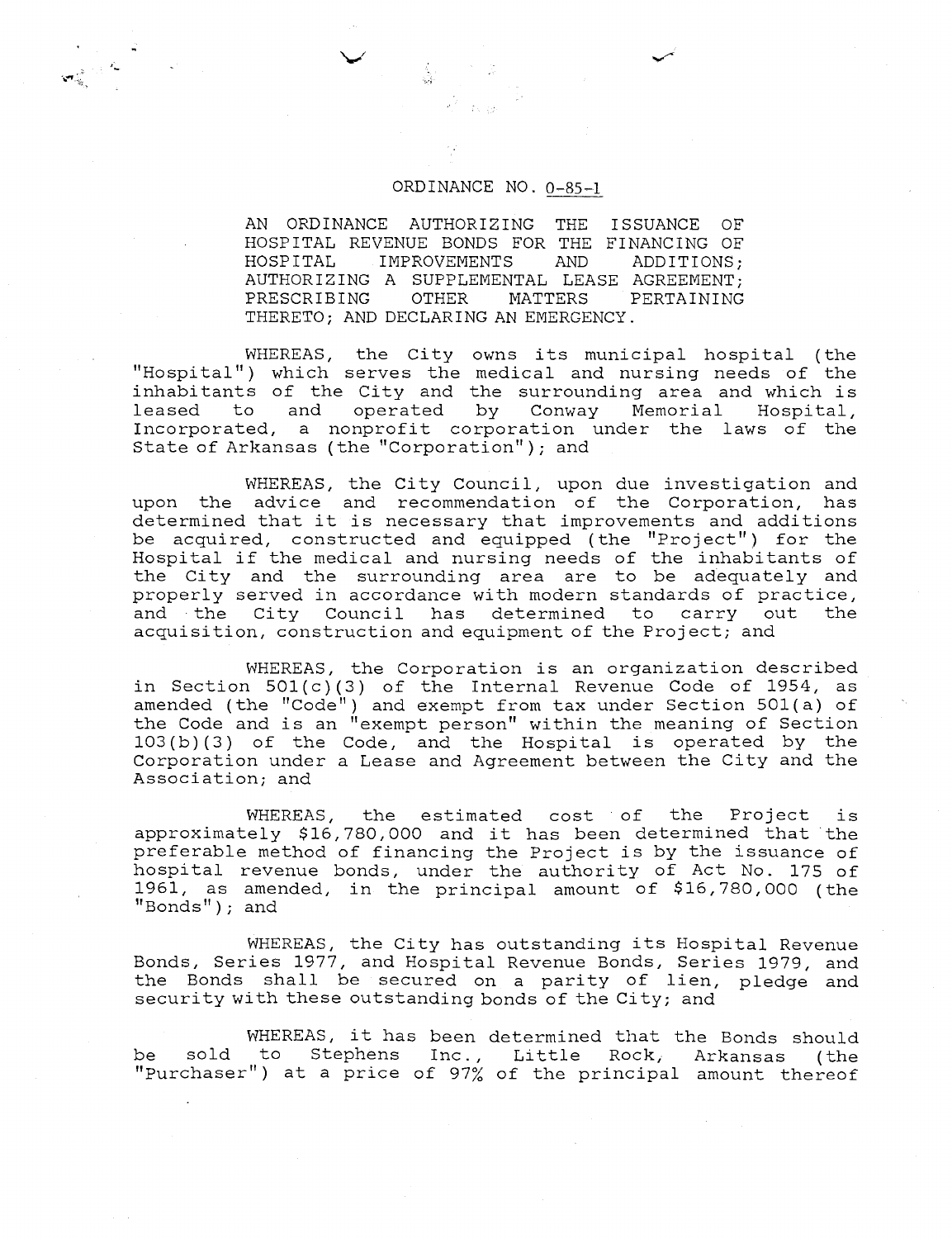Section **3.** That there be, and there is hereby authorized the execution and delivery of a Second Supplemental Lease and Agreement (the "Supplemental Lease Agreement") between the City and the Corporation, in substantially the form and with substantially the contents hereinafter set forth, and the Mayor and City Clerk be, and they are hereby, authorized to execute, acknowledge and deliver the Supplemental Lease Agreement for and on behalf of the City. The form and contents of the Supplemental Lease Agreement, which is hereby approved and which is made a part hereof, shall be substantially as follows: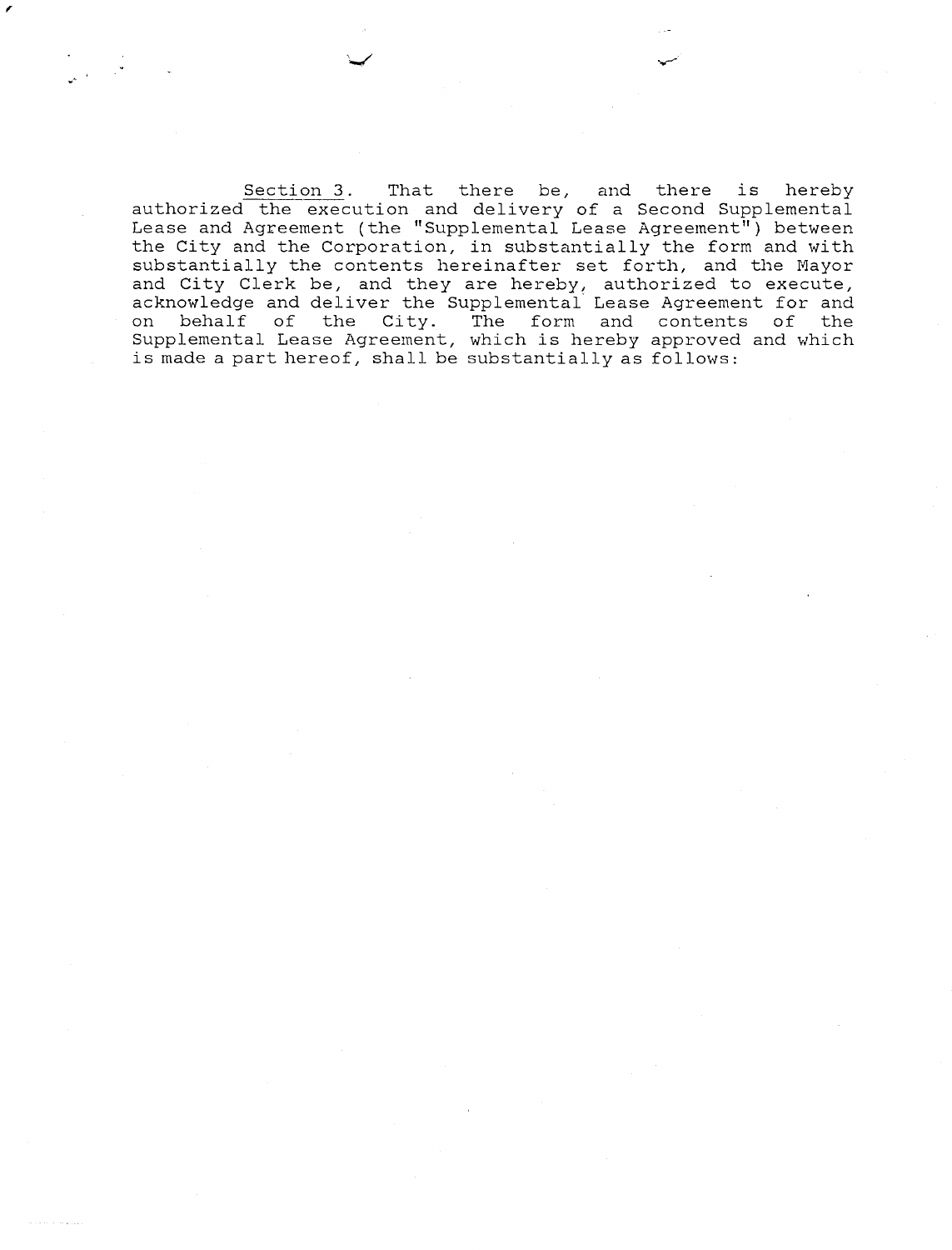plus accrued interest for the Bonds bearing interest at the rates per annum set forth in the Indenture (identified herein below; and

WHEREAS, the Eonds are described in the form of Indenture respectively authorized by this Ordinance;

NOW THEREFORE, BE IT ORDAINED by the City Council of the City of Conway, Arkansas

Section 1. That there be, and there is hereby authorized and directed the following:

(a) The sale of the Bonds to Stephens Inc., Little Rock, Arkansas, and the execution by the Mayor and City Clerk of a Bond Purchase Agreement (the "Bond Purchase Agreement") with such purchaser (a copy of which shall be filed with the City Clerk) ;

(b) The acquisition, construction and equipment of the Project.

Section 2. .That the issuance of the Bonds is hereby authorized. To prescribe the terms and conditions upon which the Bonds are to be executed, authenticated, issued, accepted, held and secured, the Mayor is hereby authorized and directed to execute and acknowledge a Second Supplemental Trust Indenture (the Supplemental Indenture"), and the City Clerk is hereby<br>authorized and directed to execute and acknowledge the to execute and acknowledge the Supplemental Indenture and to affix the seal of the City thereto, and the Mayor and City Clerk are hereby authorized and directed to cause the Supplemental Indenture to be accepted, executed and acknowledged by the Trustee. The Supplemental Indenture, which constitutes and is hereby made a part of this Ordinance, shall be in substantially the following form, to wit: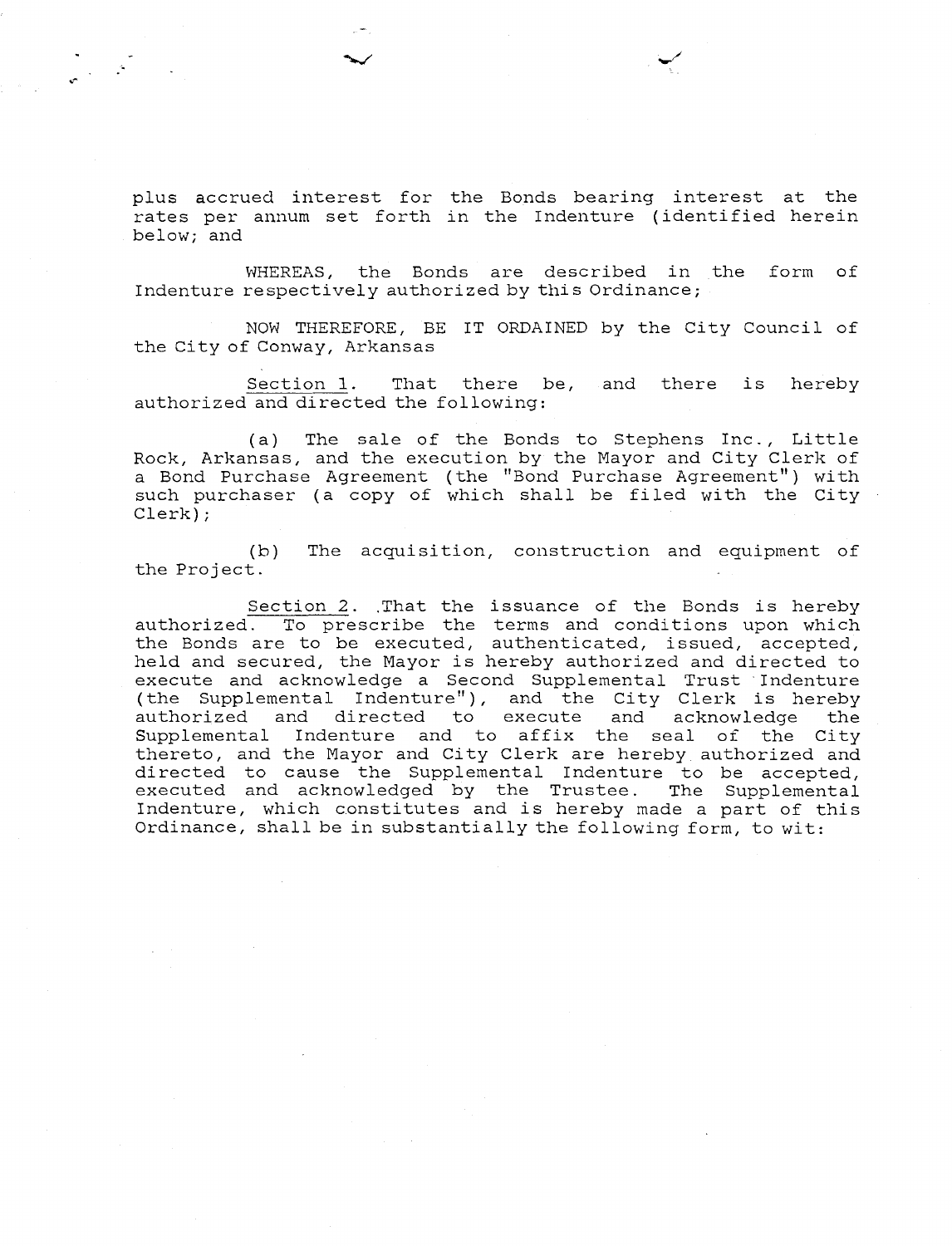Section 4. That the Mayor and City Clerk, for and on behalf of the City, be, and they are hereby, authorized and directed to do any and all things necessary to effect the execution and delivery of the Bond Purchase Agreement, execution and delivery of the Bond Purchase Agreement, Supplemental Indenture and the Supplemental Lease Agreement, the performance of all obligations of the City under and pursuant to the Bond Purchase Agreement, Supplemental Indenture and the Supplemental Lease Agreement, the execution and delivery of the Bonds, the execution and delivery of a Preliminary Official Statement and an Official Statement (describing the City, the Project and other matters pertinent to the Bonds) and the performance of all acts of whatever nature necessary to effect and carry out the authority conferred by the Indenture and by this Ordinance. That the Mayor and City Clerk be, and they are hereby, further authorized and directed, for and on behalf of the City, to execute all papers, documents, certificates and other instruments that may be required for the carrying out of such authority or to evidence the exercise thereof.

Section 5. That the provisions of this Ordinance are hereby declared to be severable, and if any section, phrase or provision shall for any reason be declared to be invalid, such declaration shall not affect the validity of the remainder of the sections, phrases and provisions.

Section 6. That pursuant to Arkansas law, particularly Act No. 175 of 1961, as amended, competitive bidding is hereby waived, as necessary or appropriate- to the proper and efficient acquisition, construction and equipment of the Project.

Section 7. That all ordinances, resolutions and parts thereof in conflict herewith are hereby repealed to the extent of such conflict.

Section 8. That there is hereby found and declared to be an immediate need for additional medical facilities to serve the inhabitants of the City. It is, therefore, declared that an emergency exists and this Ordinance, being necessary for the immediate preservation of the public peace, health and safety, shall be in force and effect immediately upon and after its passage and approval.